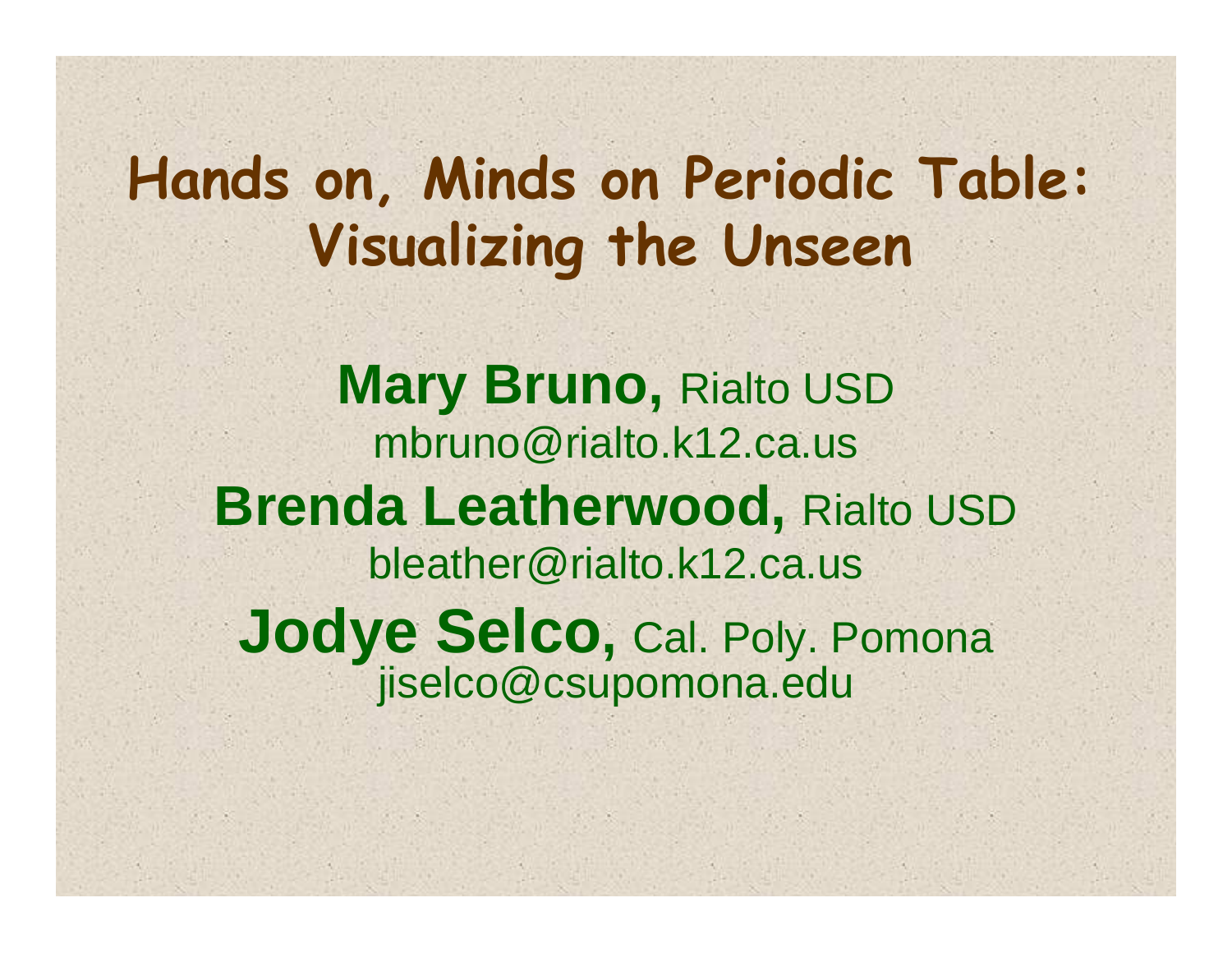# **The Challenge!**

 The state of California mandates that 5th grade (9 and 10 year olds) middle and high school:

•

•

 Students know that each element is made of one kind of atom and that the elements are organized in the periodic table by their chemical properties.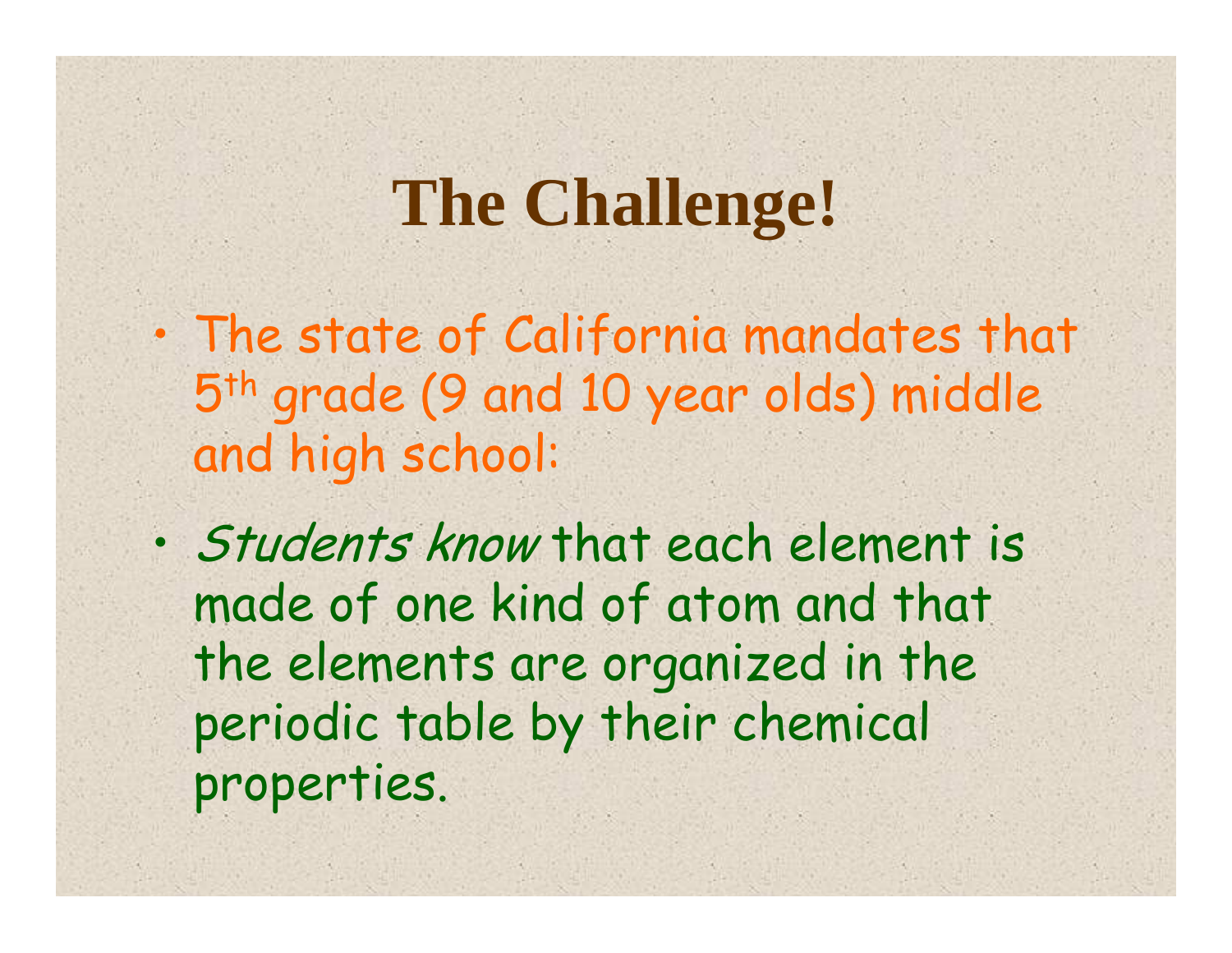#### **The Problem:**

- • **Many 5th grade teachers have not taken a chemistry course in college**
- **Most people that took chemistry in college do not understand how the periodic table is organized, or what an element is**

•

•

 **How do you teach students something you do not understand yourself?**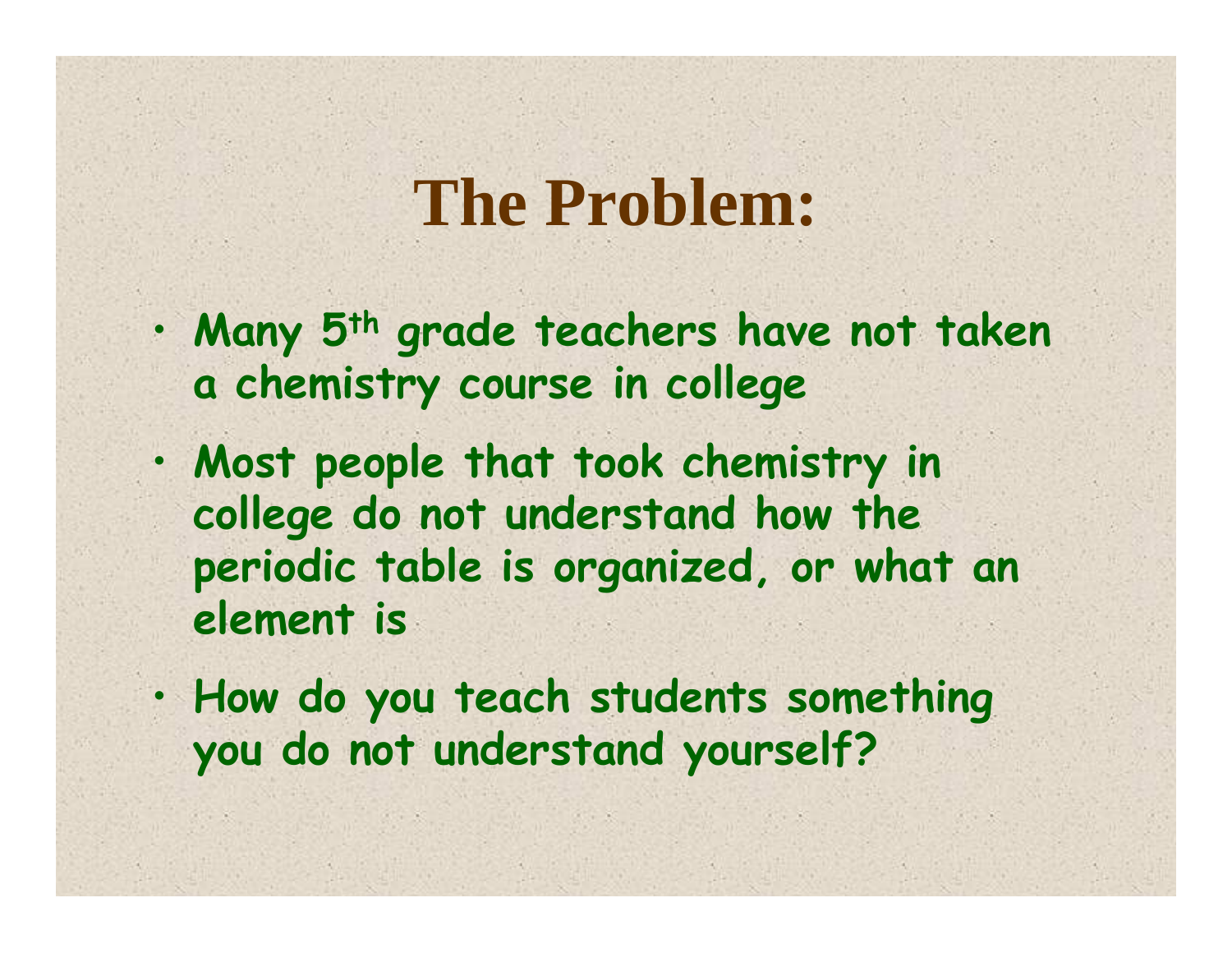#### **Another Problem:**

• **The state end of year exam asks (even 5th grade) students to predict combining ratios in binary, main group compounds as a way of demonstrating their knowledge of how the periodic table is organized.**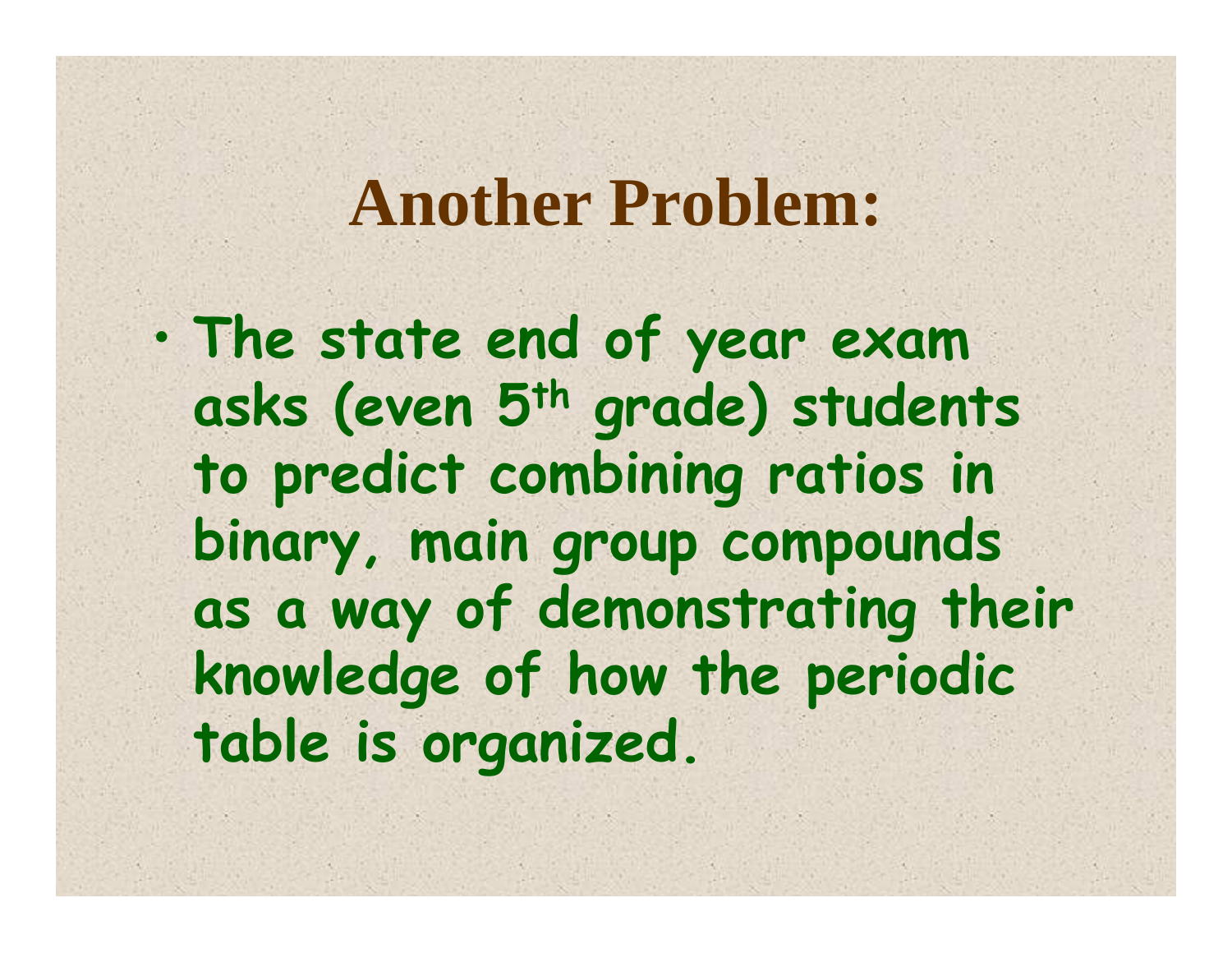# **Goal:**

Devise a way to teach both teachers and students how the Periodic Table is organized using:

- Hands On Inquiry
- Constructivism (construct your own knowledge)
- Realistic (good chemistry)
- Cheap (teachers are under funded)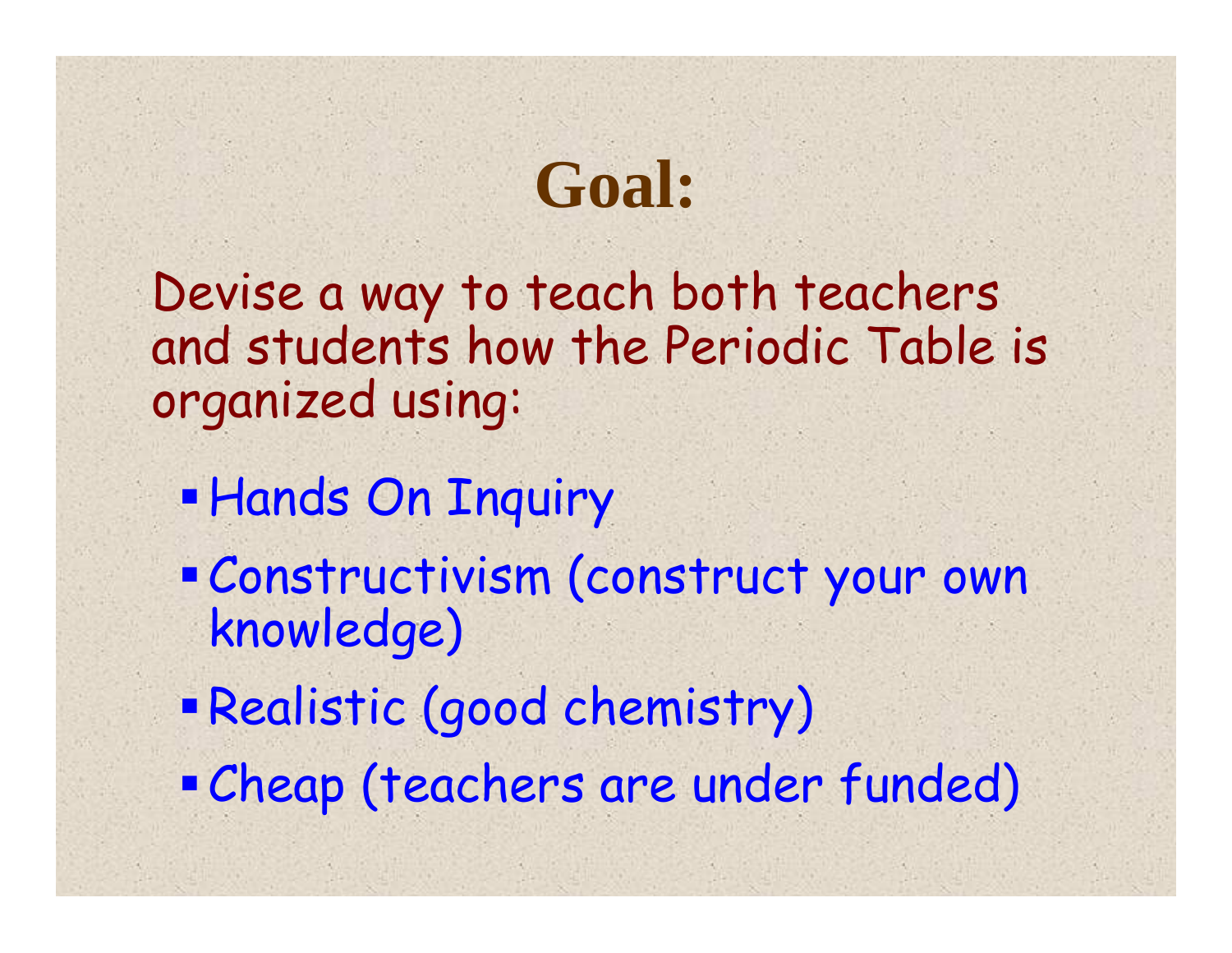## **Things to Think About!**

What is confusing to first time learners about the periodic table?

- • Main group elements separated from each other
- Transition elements "stuck" in the middle

•

•

 F-block elements are "clipped" from the main body and "pasted in" at the bottom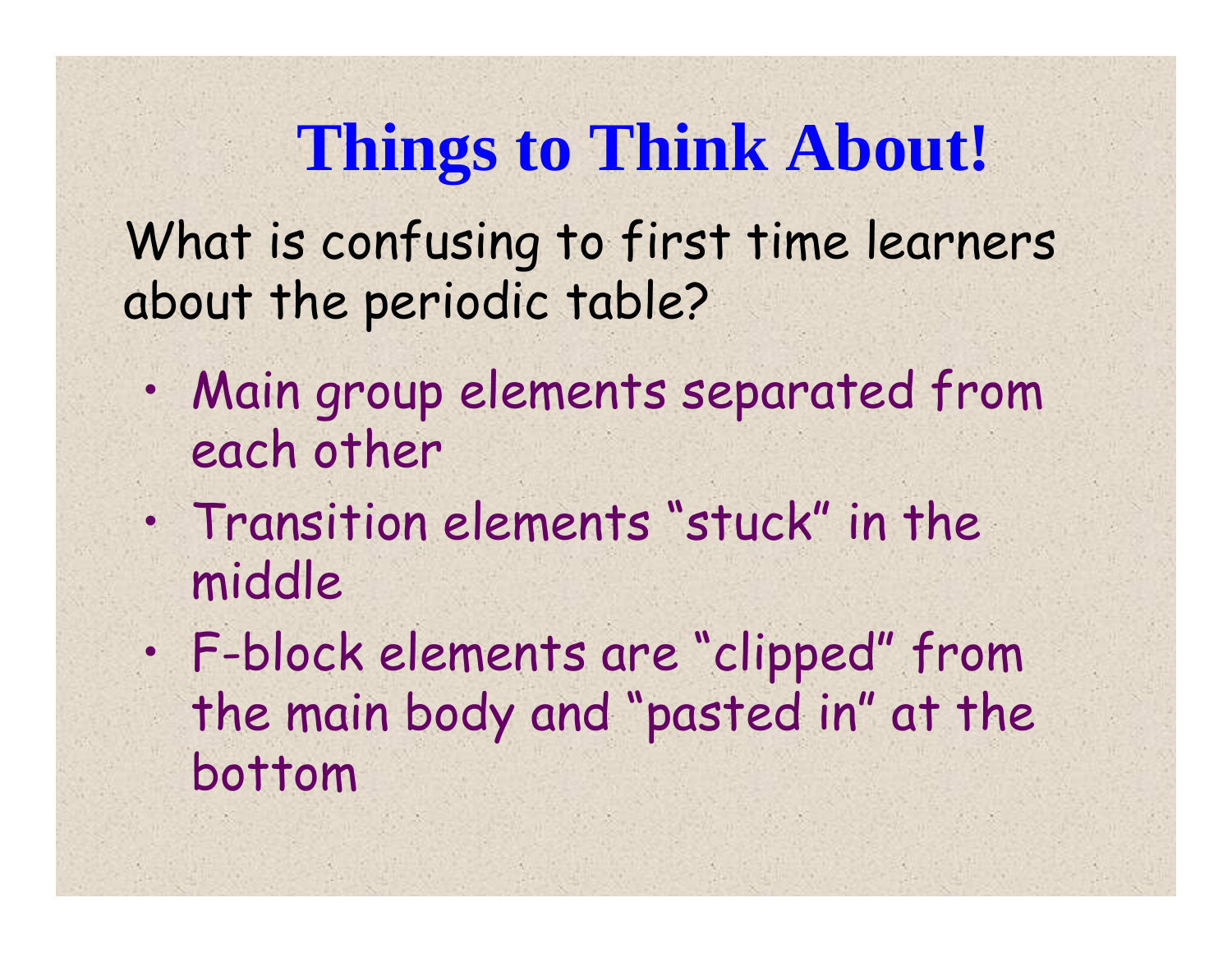# **Things to Think About #2!**

Need to address misconceptions about atoms, elements, compounds, molecules!

There is a lot of confusion about:

- •What compounds are
- •What chemical formulae mean
- •What atoms are
- •What molecules are
- •What elements are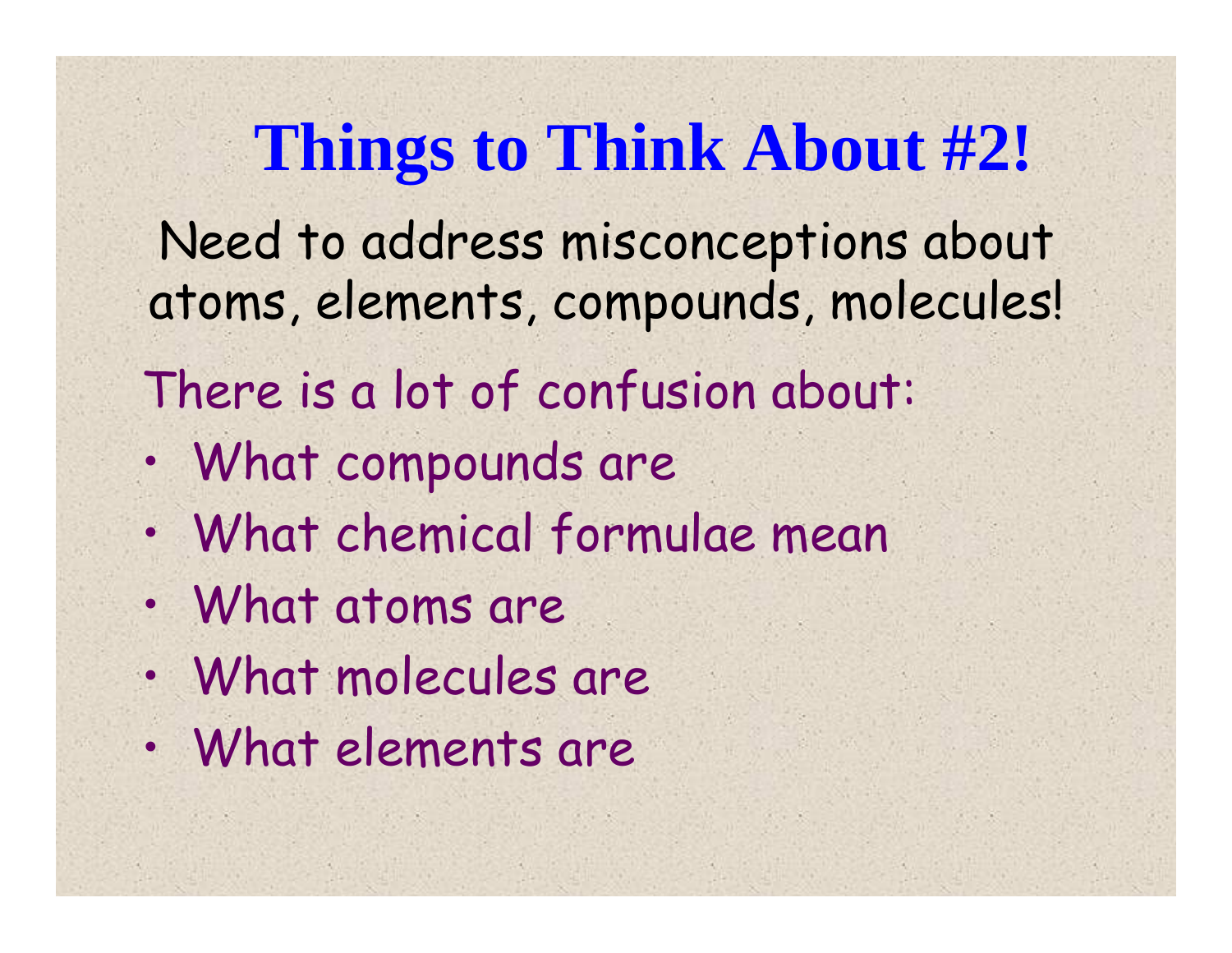## **So, we decided to:**

- $\bullet$ **Provide atoms to participants**
- •**Show what this model represents**
- •**Have them make binary compounds**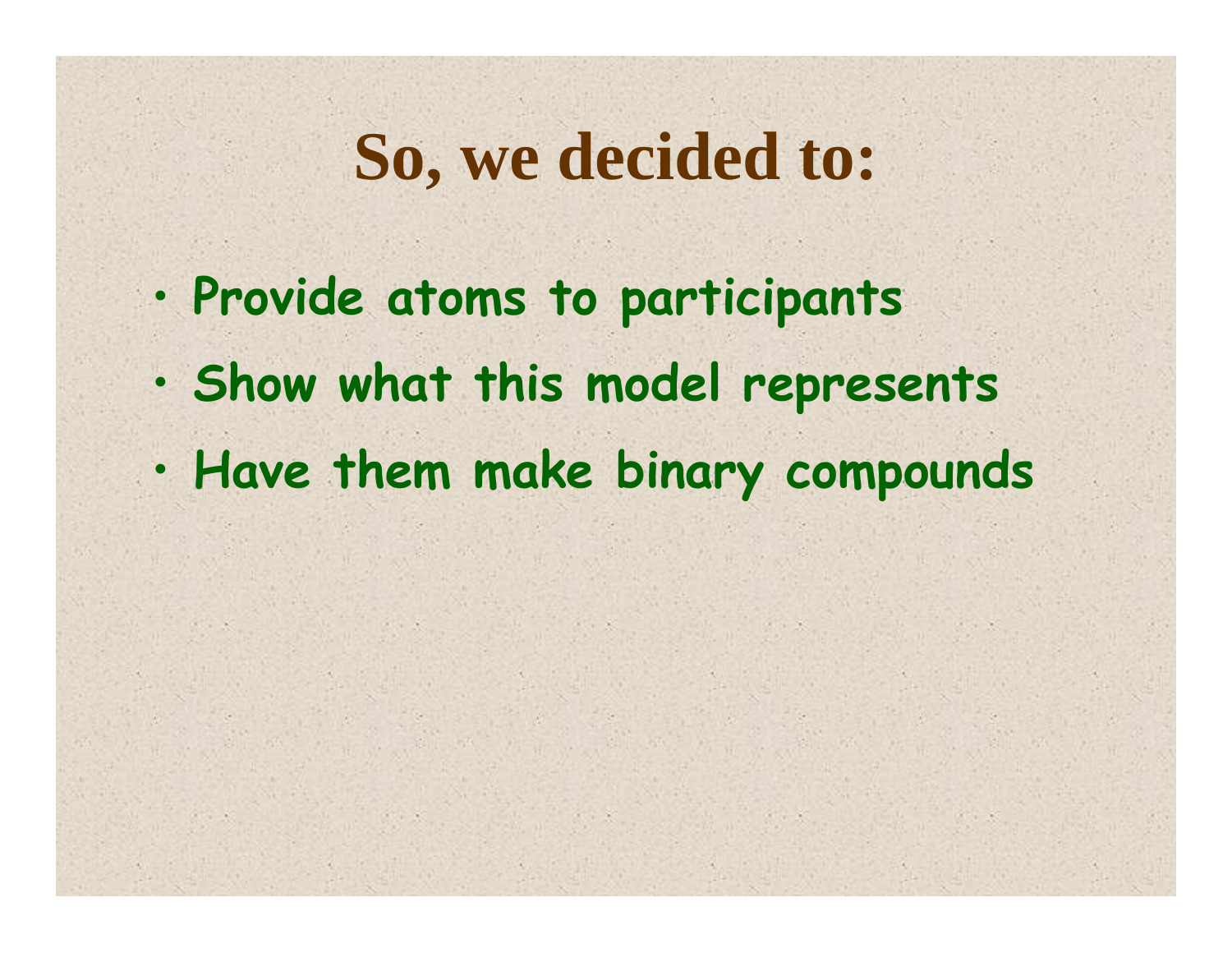## **Rules for Making Binary Compounds**

- $\bullet$  **Use only two differently colored (or two types of) atoms to connect the unpaired electrons to other atoms use as many as you need borrowing from other groups as necessary.**
- **You are all done when all unpaired electrons have a single partner and none are left unpaired.**

•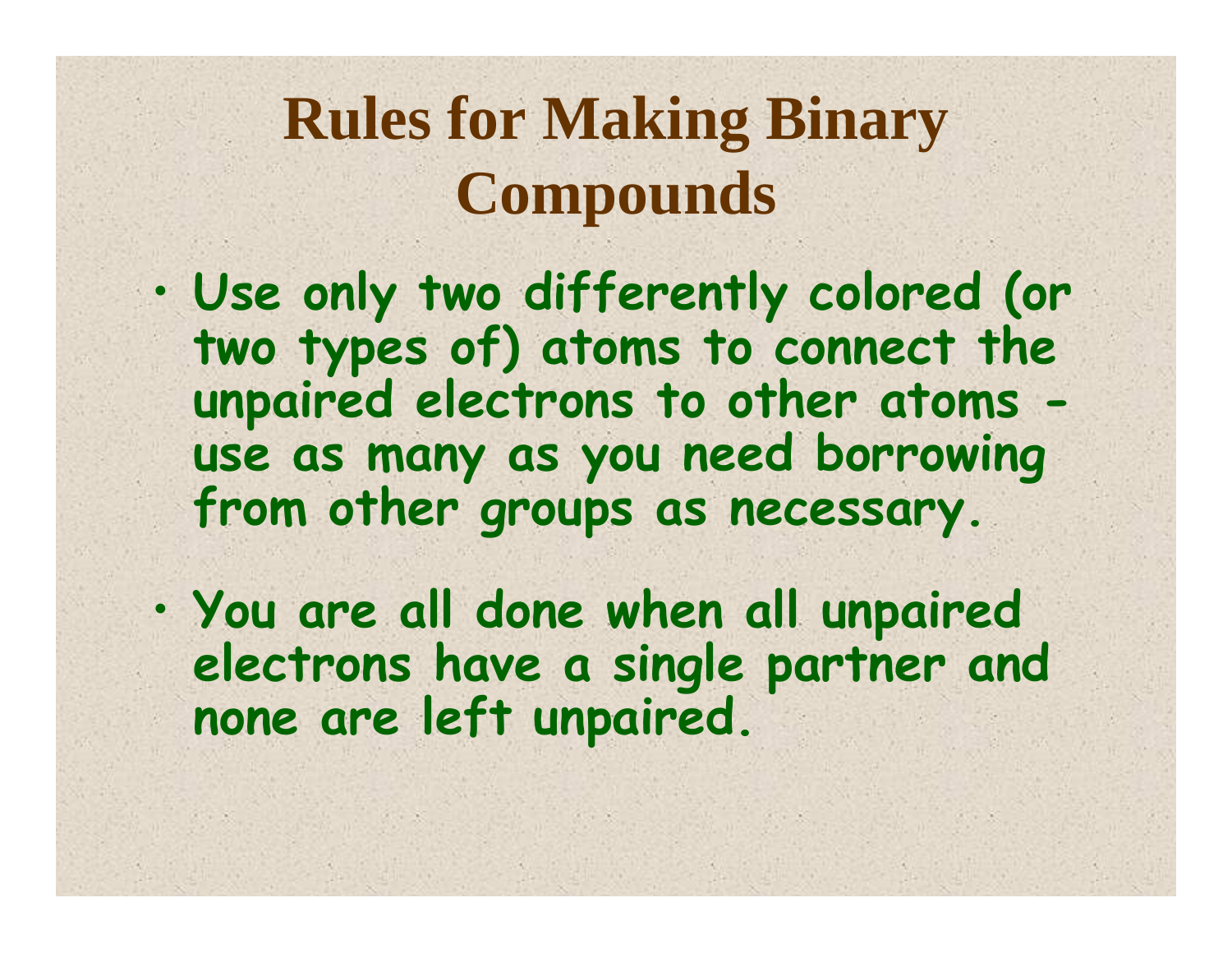# **Writing Chemical Formulae**

- $\bullet$  $\cdot$  4 black, 1 blue  $\Rightarrow$  4 B, 1 Bu  $\Rightarrow$  B<sub>4</sub>Bu
- $\bullet$   $\blacksquare$  abraycele be way camp plomph **This demystifies why some elements have a second letter in their symbol**
- $\bullet$ **What a chemical formula means**
- • **Why 2 units of B <sup>4</sup>Bu is not equal to B <sup>8</sup>Bu2 and can be written 2 B 4Bu**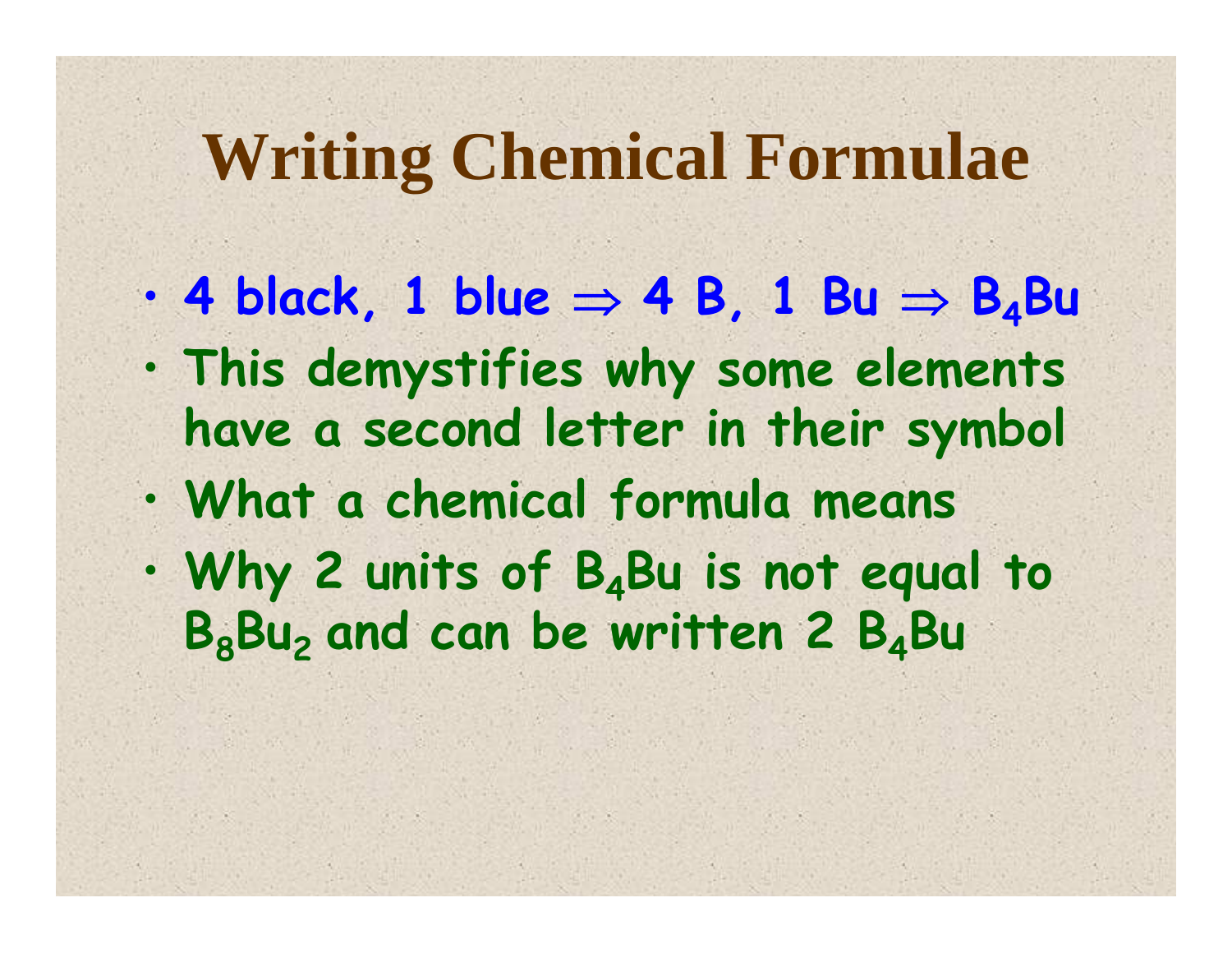#### **Then, we decided to:**

- $\bullet$  **Focus attention to the periodic table and where these atoms/elements belong on it**
- • **Remove d- and f- blocks from periodic table**
- • **Have everyone place atoms on periodic table in such a way so that they are "organized"**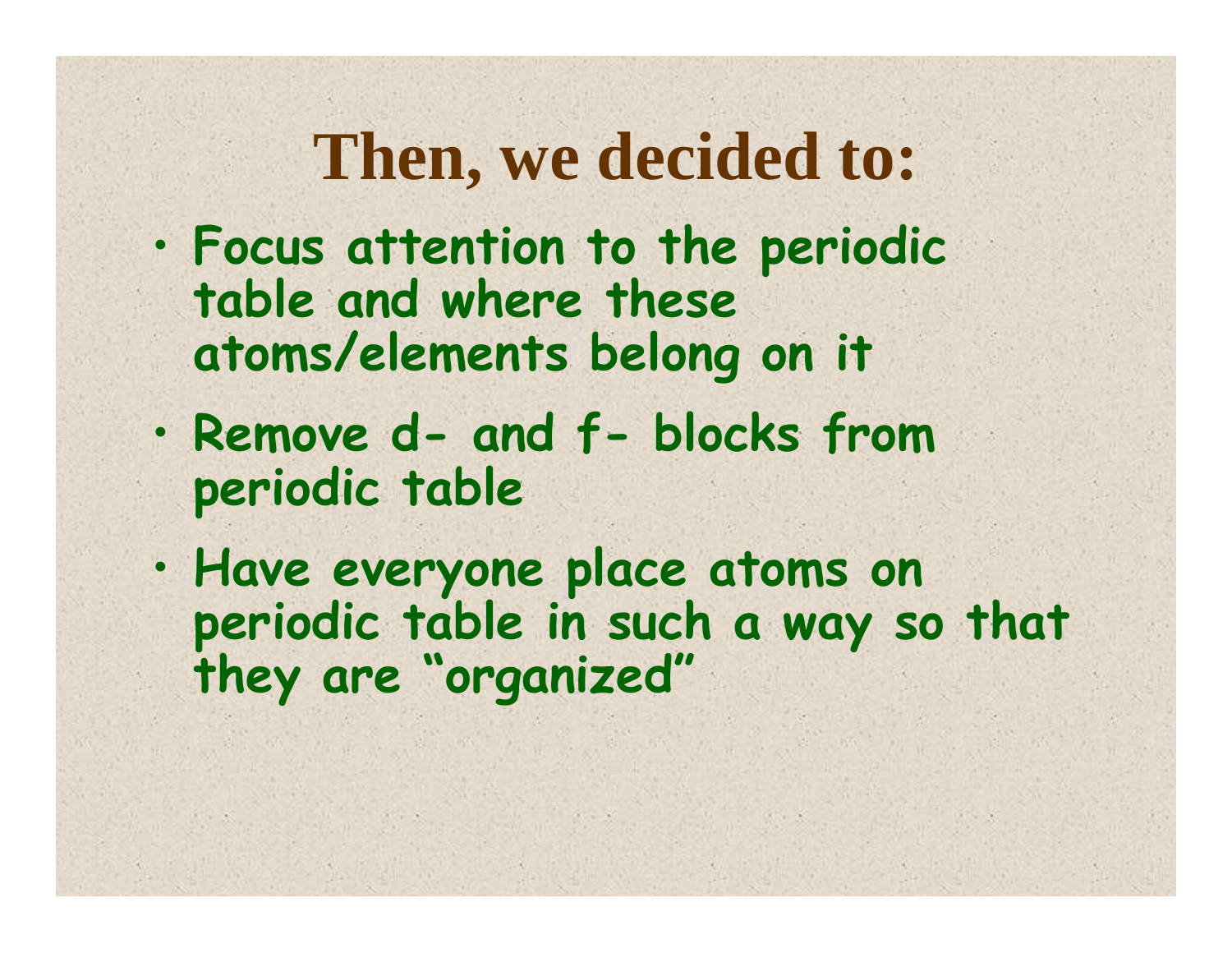|                         |            |                 |         |                |                  |                  | $\overline{\mathbf{2}}$ |
|-------------------------|------------|-----------------|---------|----------------|------------------|------------------|-------------------------|
| $\overline{\mathbf{3}}$ | $\sqrt{4}$ | ${\bf 5}$       | $\bf 6$ | $\overline{7}$ | 8                |                  |                         |
|                         |            |                 |         |                |                  | 9                | 10                      |
| 11                      | $12$       | $\overline{13}$ | 14      | 15             | 16               | $17\,$           | 18                      |
| 19                      | 20         | 31              | 32      | 33             | 34               | $35\phantom{.0}$ | 36                      |
|                         |            |                 |         |                |                  |                  |                         |
| 37                      | 38         | 49              | 50      | 51             | ${\bf 52}$       | 53               | 54                      |
| 55                      | 56         | 81              | 82      | 83             | 84               | 85               | 86                      |
|                         |            |                 |         |                |                  |                  |                         |
| 87                      | 88         | 113             | 114     | $115$          | $\overline{116}$ | $117$<br>м       | 118                     |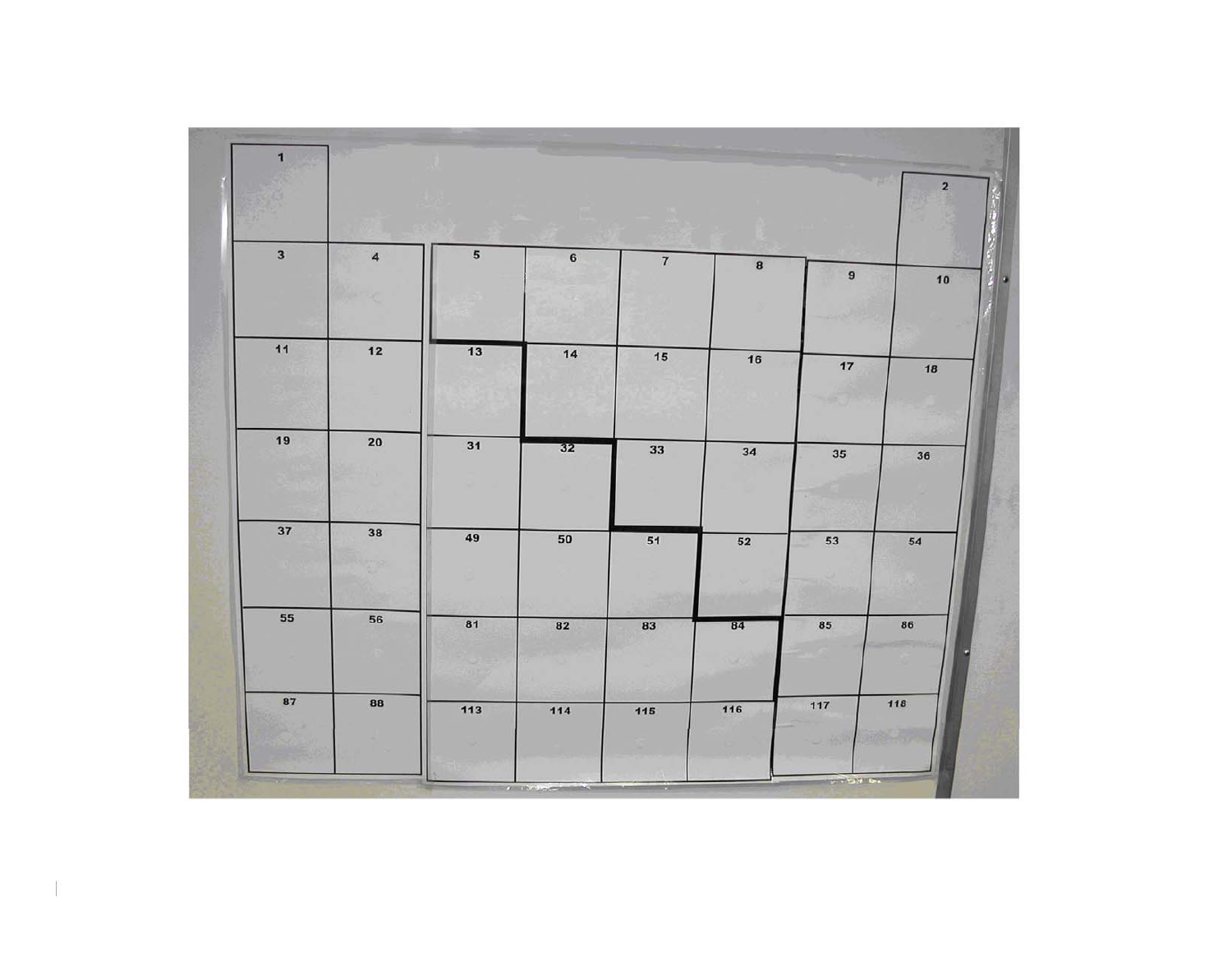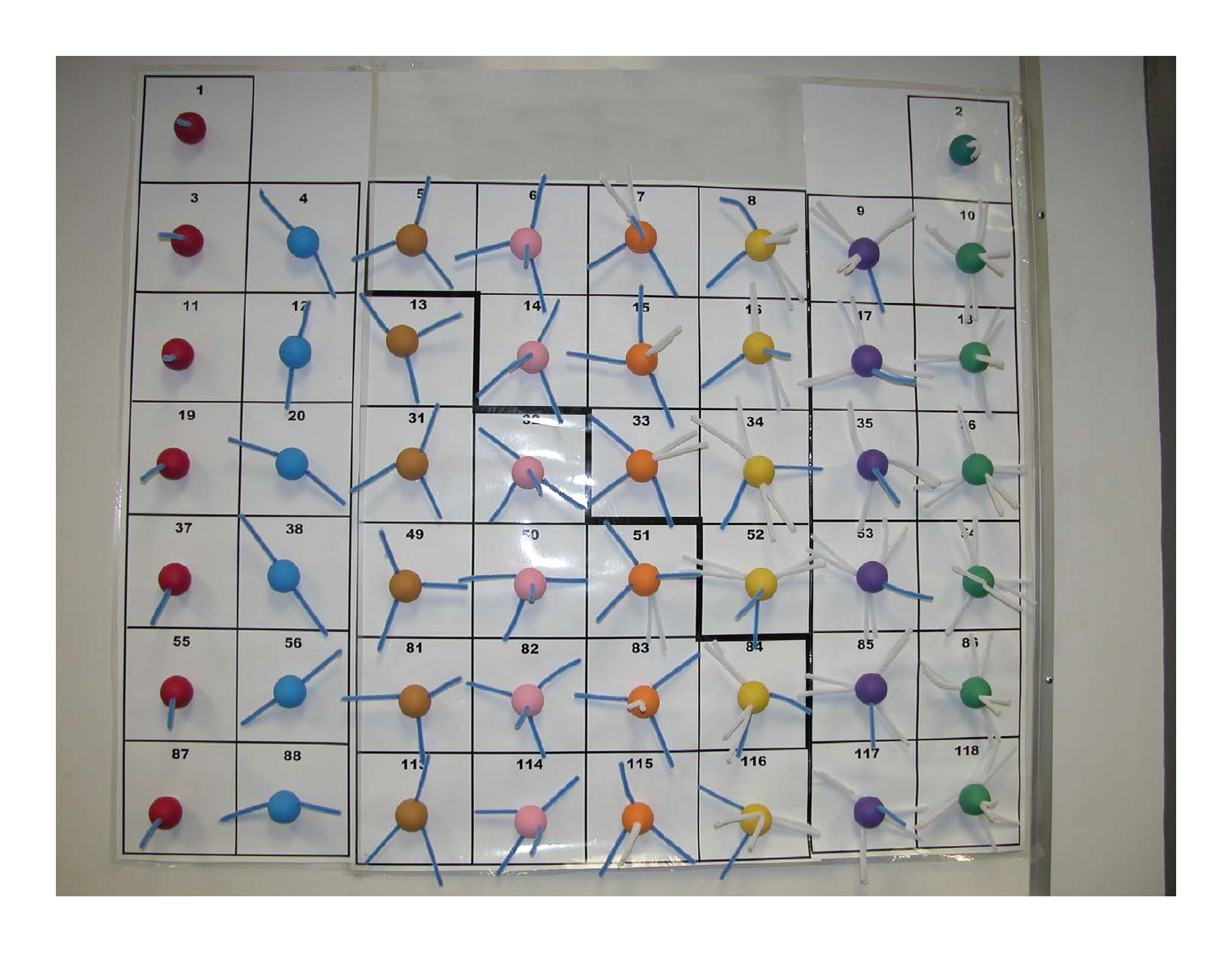# **Using these atomic models, you can teach:**

- •**Bonding ratios in binary compounds**
- •**How to write chemical formulae**
- •**Conservation of matter during a reaction**
- • **Types of bonds (covalent, polar, ionic, metallic)**
- • **Why elements in a family have similar chemical behavior**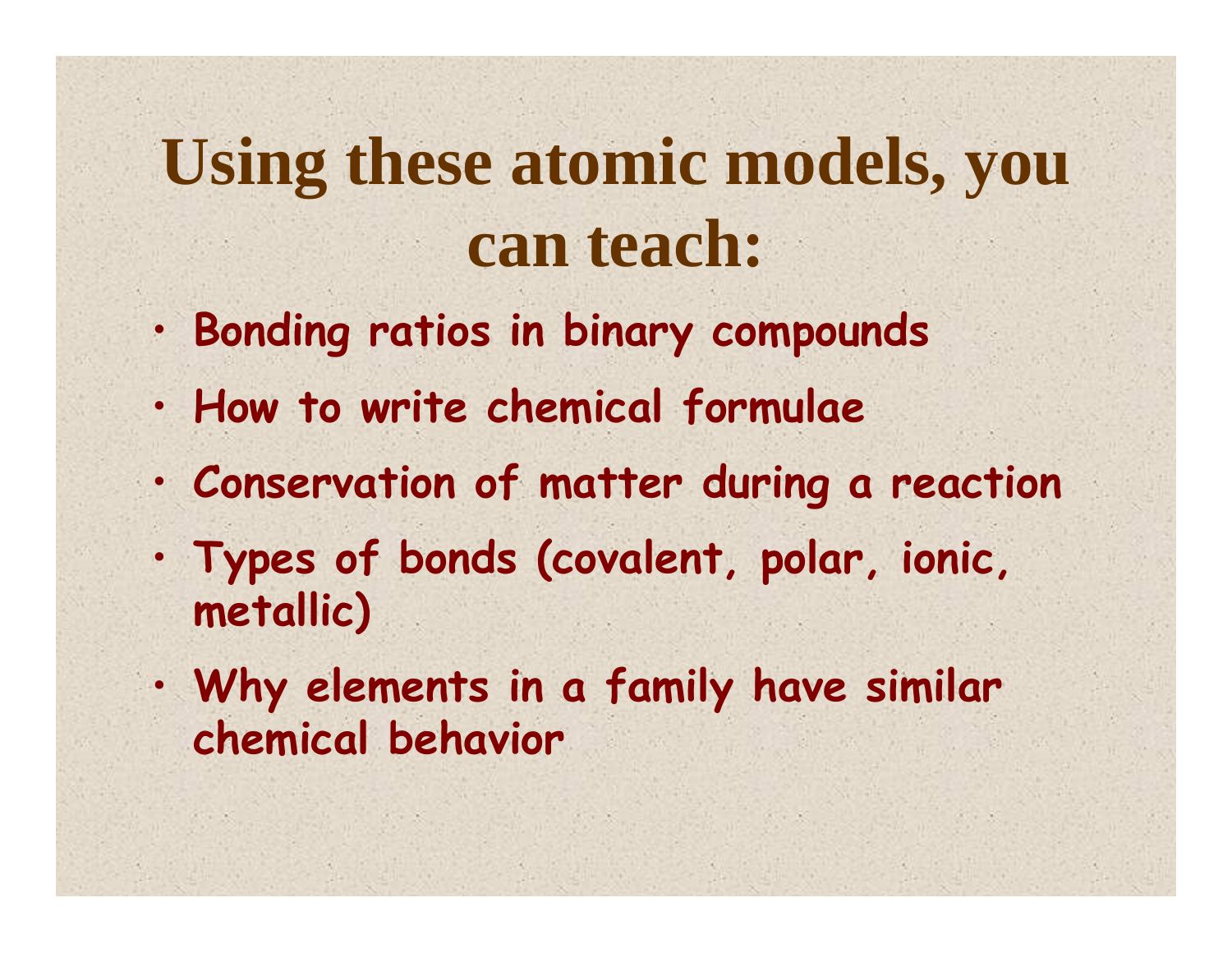#### **Then add in the Transition Metals!**

•**Pass out more atoms**

•

- • **This time, atoms have between 3 and 12 electrons (VSEPR geometries, of course)**
- **Have participants sort atoms onto new portion of periodic table so that the new data is organized**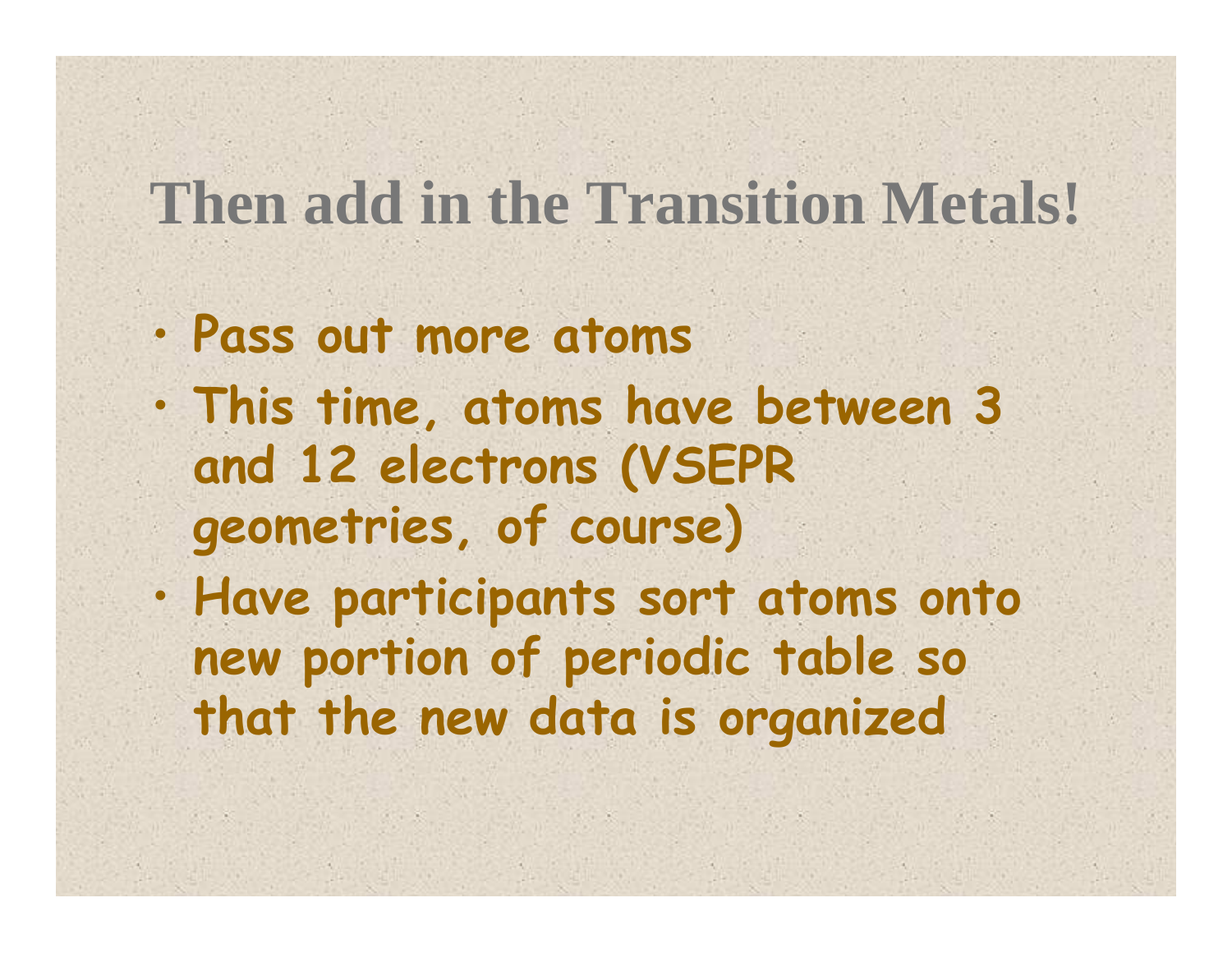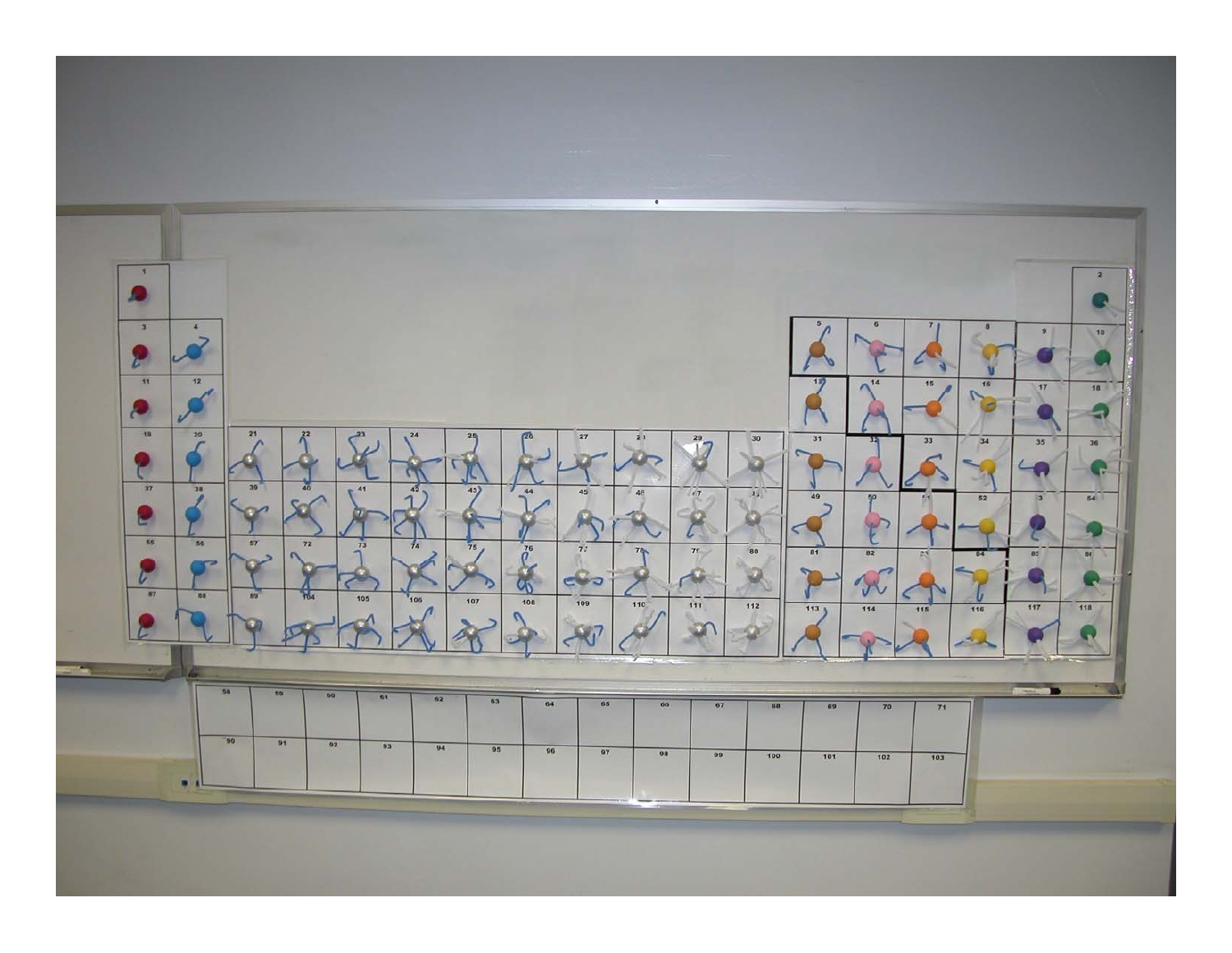#### Final Assessment! Use buttons to represent atomic properties

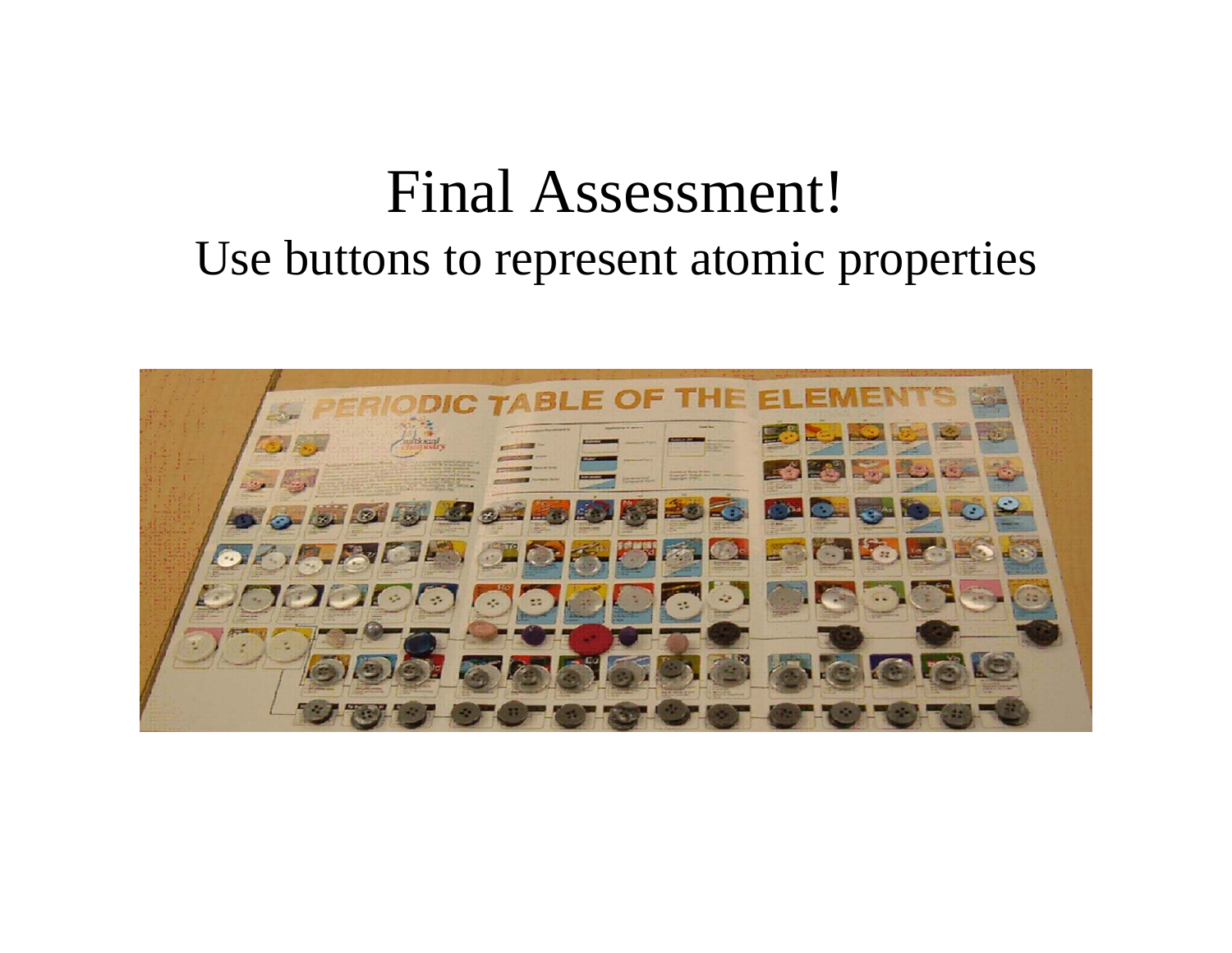# **Results:**

- • **Teachers are more confident; they now know how the periodic table is organized**
- • **Teachers are actually teaching the organization of the periodic table to their students**
- • **California is now testing 5th grade students to determine what they know about science**
- • **This method also used with middle school, high school, and college students.**
- • **Even scientific colleagues (professors) learn something new during participation.**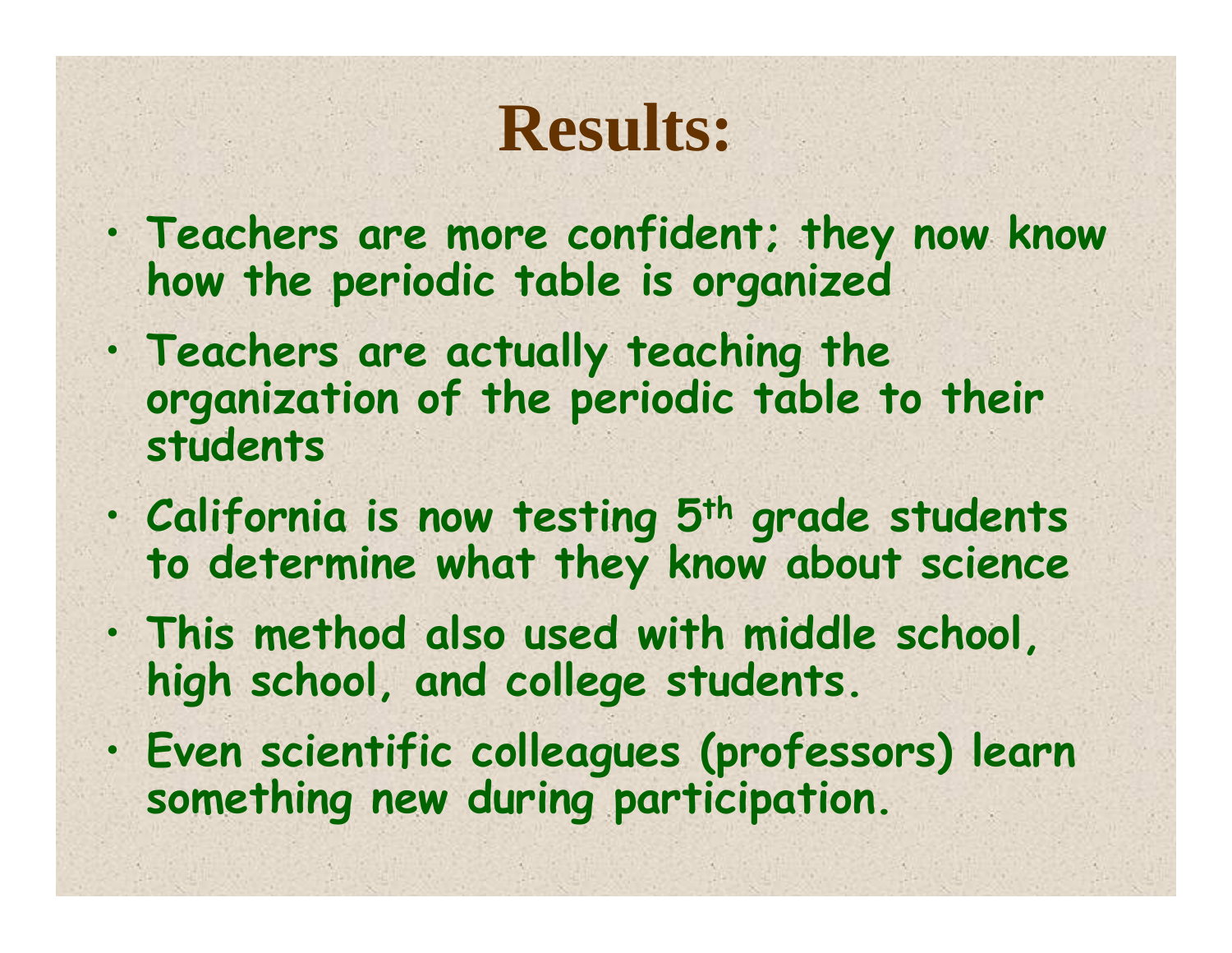# **Results:**

- $\bullet$  **Data shows that elementary students are able to learn to "read" the periodic table as evidenced by their ability to correctly predict combining ratios in binary compounds**
- • **Student scores on CST (physical science) has been increasing year by year (including special needs students)**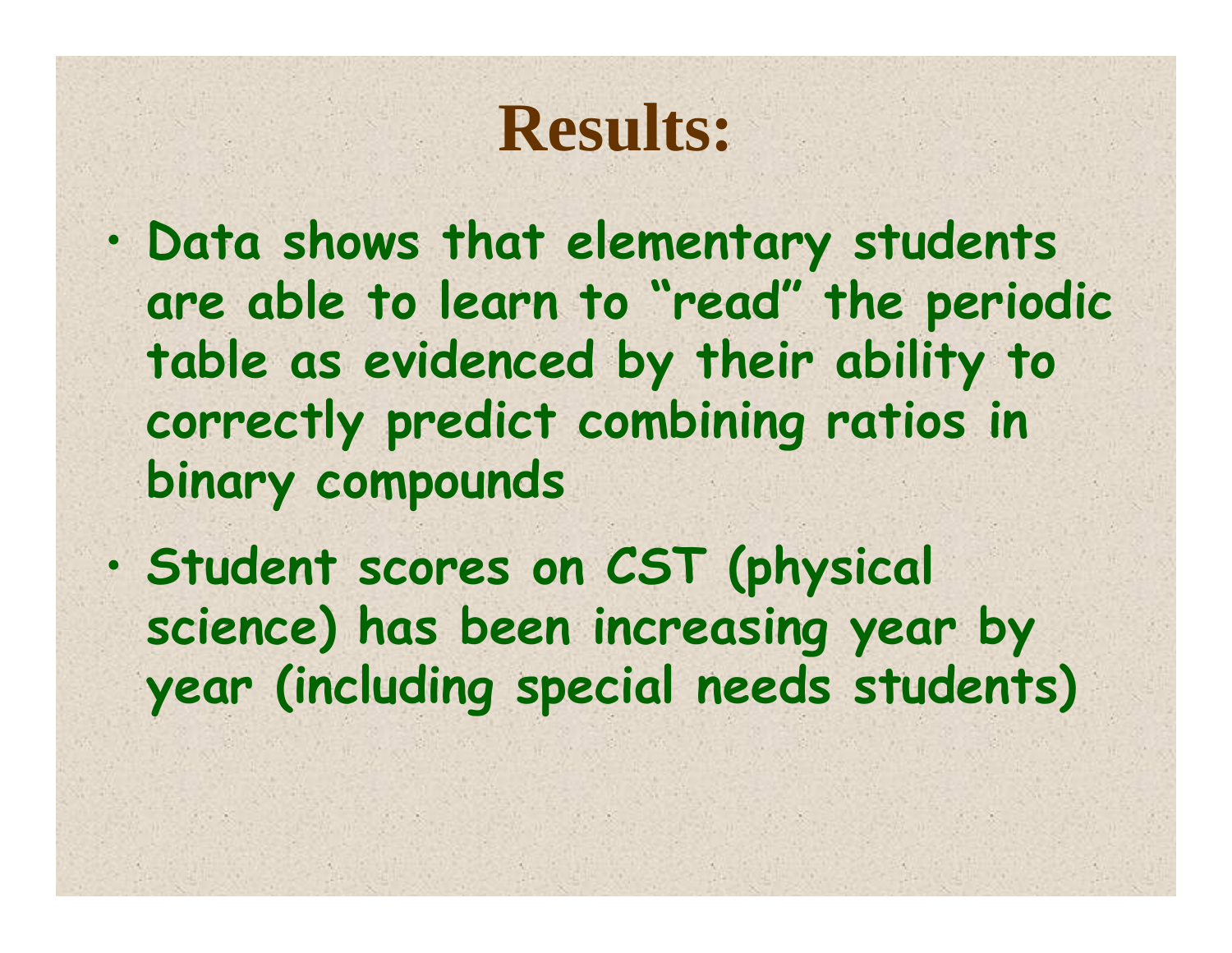# **CST Physical Science Data**







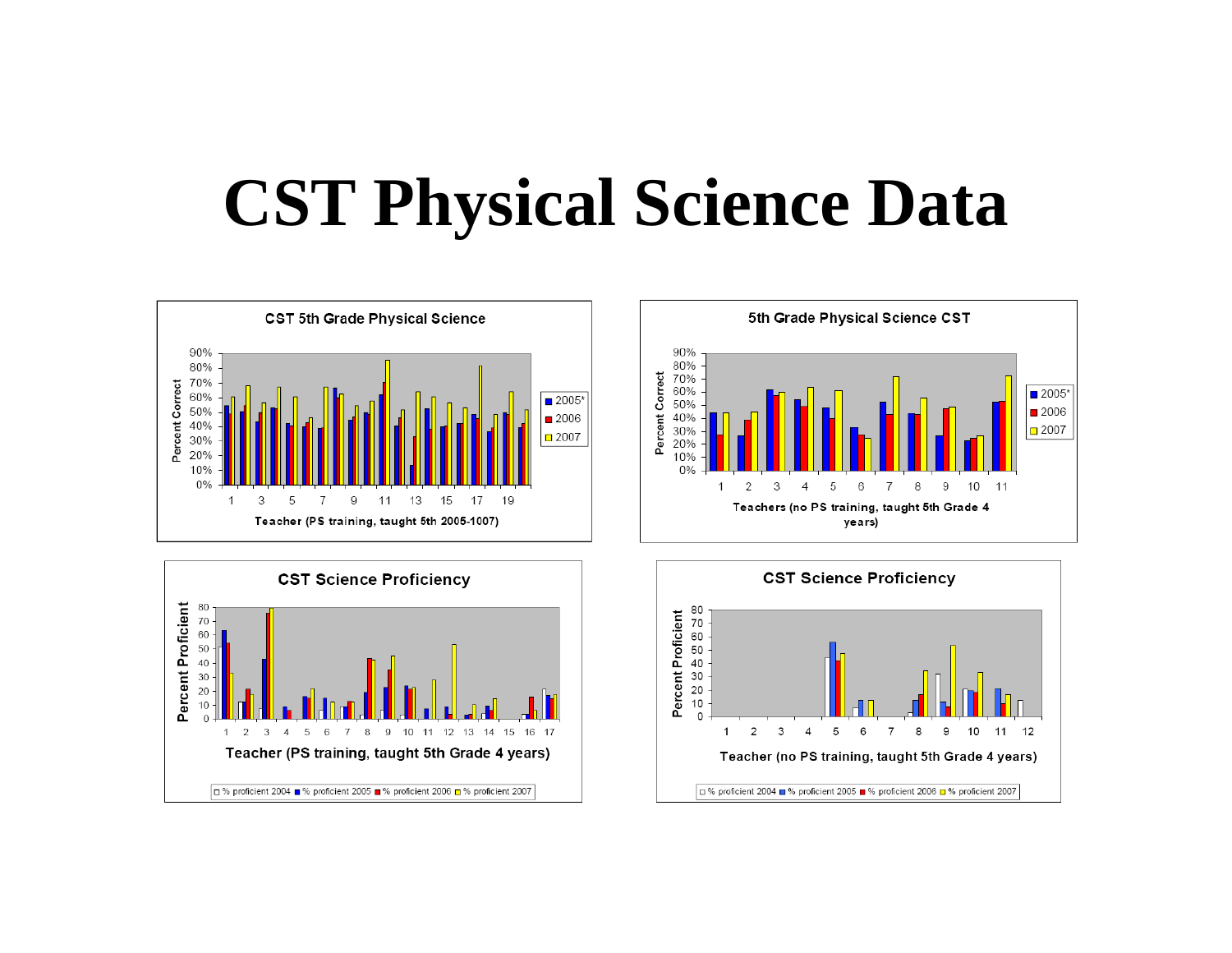# **Individual Teacher Data**







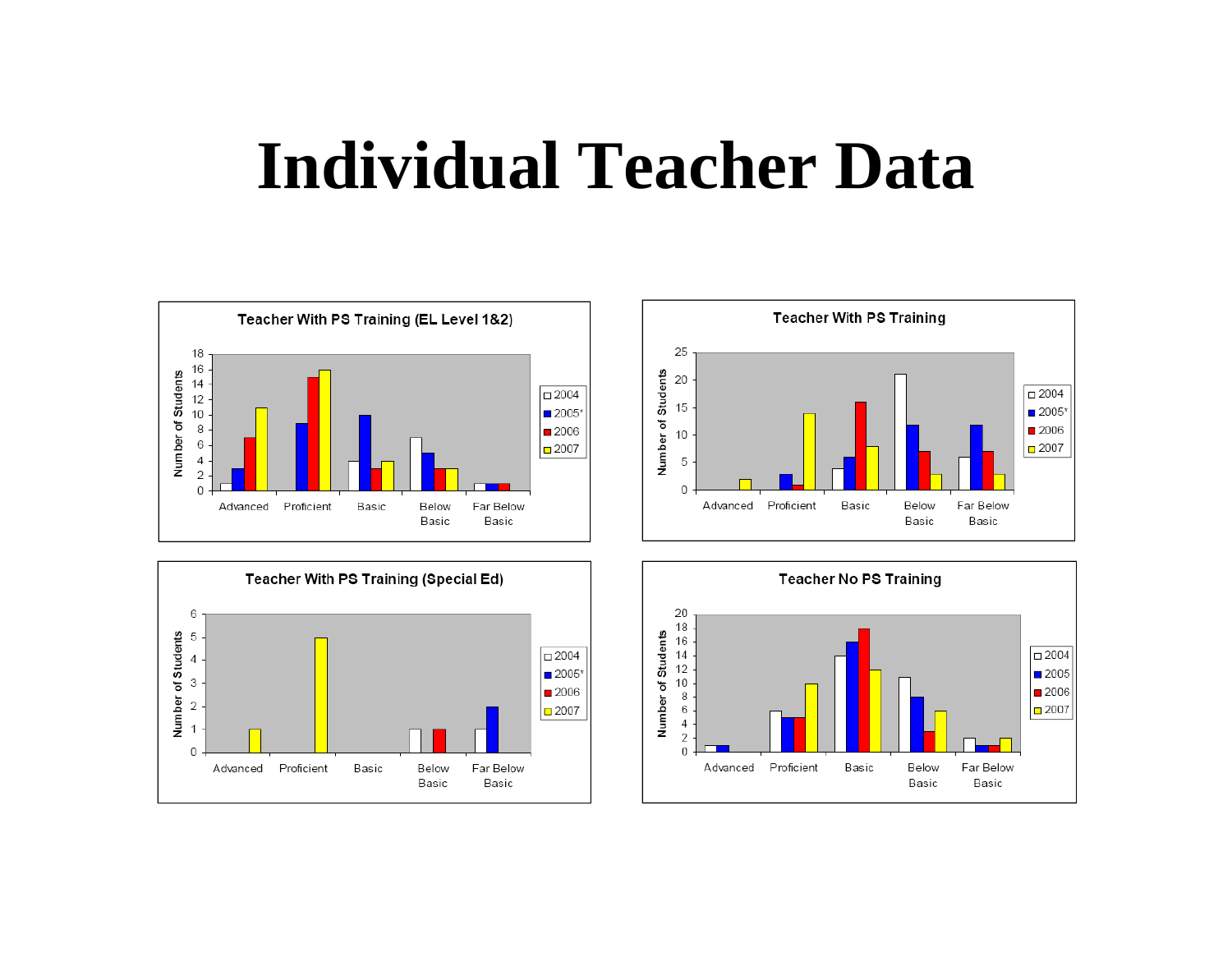#### **Acknowledgements:**

- $\bullet$ Sue Chan
- •· Rialto Unified School District 5th grade teachers and students
- $\bullet$  CaMSP (California Mathematics and Science Partnership) grant
- • Dr. Ed D'Souza for having the wisdom to make us a teaching team